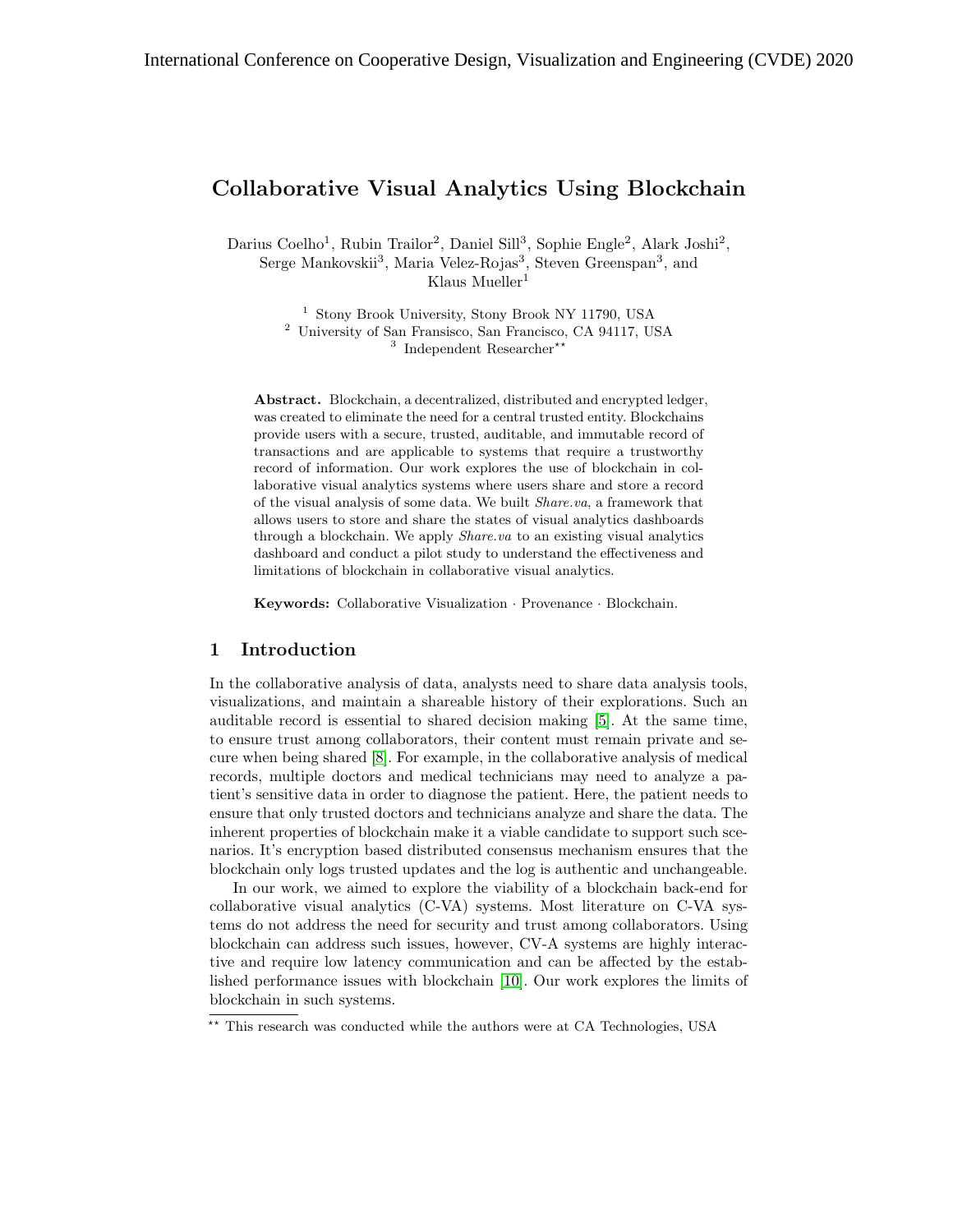#### $\overline{2}$ D. Coelho et al.

We built *Share.va*; a framework that uses blockchain to log changes and insights derived through visual analytics dashboards. We also designed a visual metaphor to represent each collaboratively created state stored on the blockchain thus aiding the navigation of the blockchain. We demonstrate and evaluate the capabilities of our framework through a case study. Here, we retrofit an existing visual analytics dashboard used by social scientists with *Share.va*. We then observed the scientists collaboratively analyze their data both synchronously and asynchronously as well as record the analysis on the blockchain. By observing the scientists collaborate with the dashboard, we learned about the limitations of blockchain during real-time collaboration and how users worked around them.

### $\overline{2}$ **Background**

Blockchain was originally introduced to support the bitcoin cryptocurrency [7]. but its ability to establish trust in a decentralized environment has led to many applications in the finance, health, and education sectors [3]. As explained by Swan [9], it is fundamentally a distributed ledger database that shares and synchronizes all records of digital transactions across multiple entities. Transactions are recorded into a block and added in a sequential manner so every block contains a hash to the previous block. This means every ledger entry is re-traceable across the full history of the blockchain. Before a transaction is added to the blockchain, all relevant parties need to agree that the block is valid. Once there is agreement on the validity of a block and it is recorded, it cannot be changed. These properties make blockchain a suitable technology that can be applied to any system that requires a trustworthy record of information [11].

Prior to implementing our framework, we first ensured that blockchain is suitable for our application by addressing the five key questions to determine the appropriateness of blockchain use [3]. First, users are required to have a shared database of datasets and insights in collaborative visual analytics. Next, they must be able to write to this database to add transformed data or insights. Additionally, in scenarios such as the medical analysis example, the patients need to trust that their information was only reviewed by approved doctors and other related individuals. In such cases, blockchain's disintermediation protocol ensures trust among collaborators. It does so by removing the need to trust a central entity as in traditional databases managed on a central server. Finally, the blockchain's ability to store an ordered, immutable and auditable record of the analysis inherently provides provenance of the analysis.

## 3 The Share.va Framework

Share va is designed for web-based collaborative visual analytics dashboards and addresses the general requirements of or most C-VA systems[4]. It enables users to share interactions, data filters, annotations, and notes. It also allows users to make use of heterogeneous dashboards, i.e. dashboards that have different visual configurations but analyze the same data. Every user interaction leads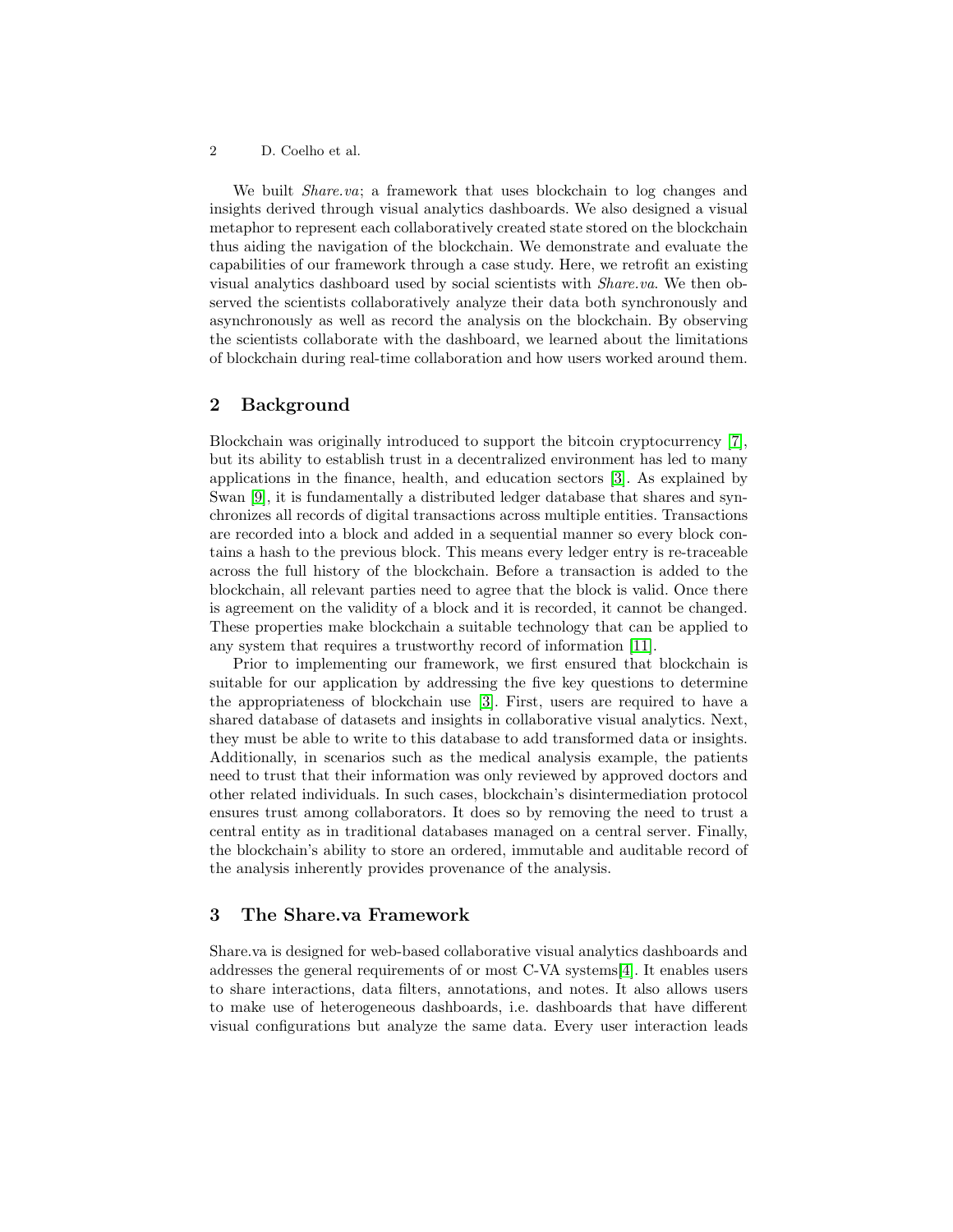to a change in the dashboard state which our framework logs to a back-end blockchain thus storing the provenance of an analysis. The blockchain can later be polled for prior dashboard states.

#### $3.1$ **Representing Dashboard States**

To represent a dashboard's shared state, we designed a specific data structure that supports the use of heterogeneous dashboards as well as sensemaking tools. The structure is concise due to the size limitation of blockchain and consists of three main subparts - data, view, and metadata. As we target web-based dashboards, the state is stored as a JSON with each subpart being stored as a field in this JSON. Each subpart is explained below:

**Data:** The data subpart of the state stores the data (or a pointer to it). and any functions that are used to manipulate the data along with the function parameters. These functions are often triggered by user interactions. They can be as simple as a list of filters over each data attribute or they could be more complex such as a clustering or layout algorithm. Changing a function's parameters can trigger a change in the visualizations, for example it may cause points to be highlighted or repositioned. Additionally, user-generated notes are stored in this subpart. Notes are the insights collaborators have gained at a particular dashboard state during their analysis. Although collaborators can have different dashboard views (with heterogeneous dashboards) the data insights would be the same as the functions applied to the data are always shared. Notes are essential to asynchronous collaboration as they communicate a user's thought process to his or her collaborators.

View: The view subpart stores information about the visual properties of the dashboard. The view is stored as a list of visual components, their locations



Fig. 1: An example of the three dashboard state components from our case study.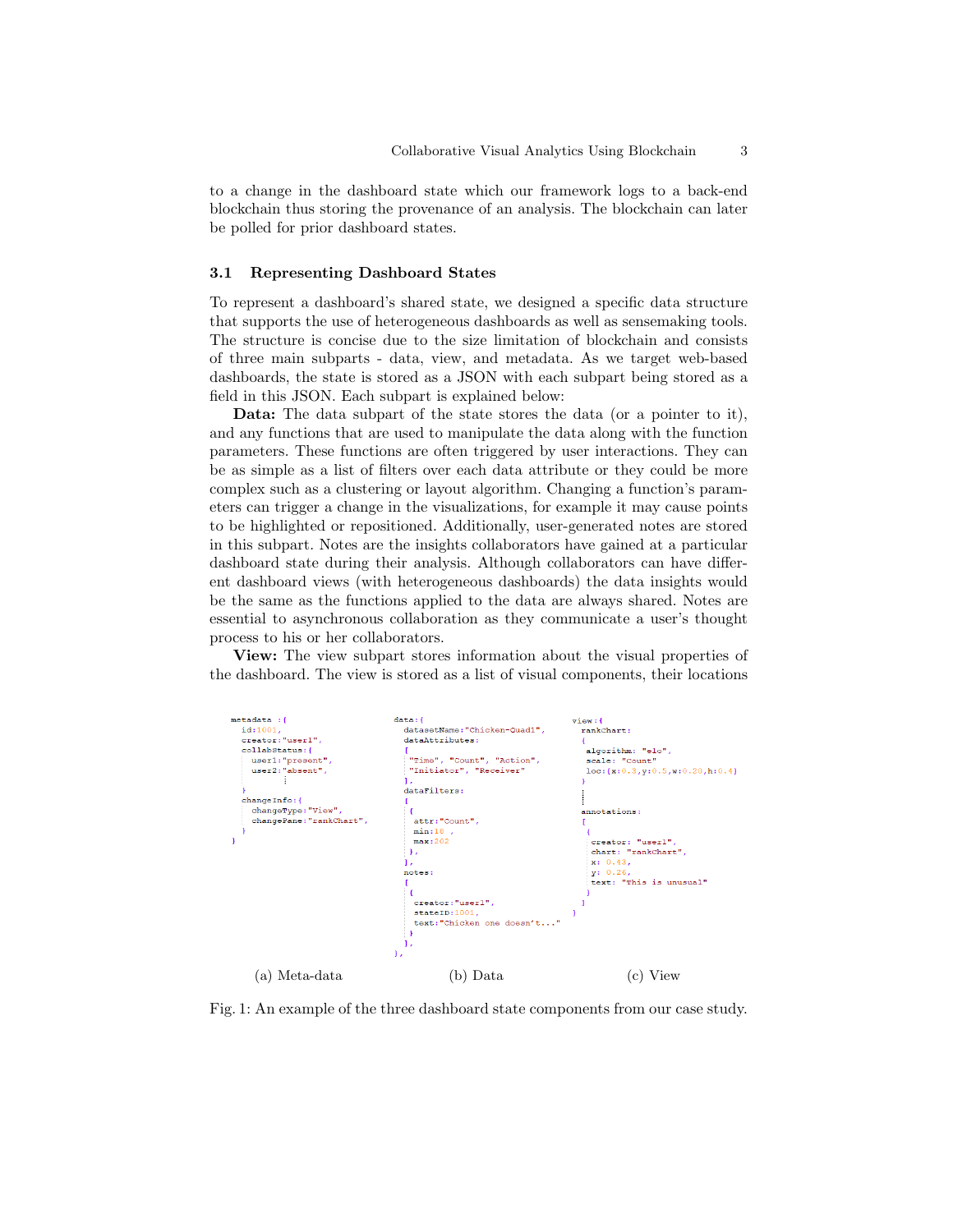#### $\sqrt{4}$ D. Coelho et al.

in the dashboard, and annotations associated with them. The annotations, like the notes, are used for sensemaking but are more specific to the chart and often point to particular data points. Additionally, transforms that are chart specific are not essential for data sharing can also be maintained as part of the view, for example zoom levels or axis scales. When using heterogeneous or personalized views, the user can choose to ignore this view subpart of a shared state and use a personalized view. For example, a visual component that shows an overview of the data may either use a scatter plot or a parallel coordinate plot. By ignoring the view component one user could use a parallel coordinate plot and the other a scatter plot to visualize the same data, they could even use the scatter plot at different zoom levels.

Meta-data: While the data and view subparts reflect changes made to the content, an essential requirement for collaborative sense-making is knowing who made that change and when it was made. The meta-data section of the state is used to store this information. Additional information about the state is also maintained here such as which collaborators were present during the creation of the state and the type of change that led to the creation of the state (a data or view change). This meta-data is primarily used by history glyphs we designed to help users navigate states on the blockchain. The glyph is shown in figure 2 It is based on a dining table metaphor. A wireframe of the dashboard in the centre is the "dining table" and the arc segments along the circumference are the "seats" around this table. The arcs represent collaborators that were present during a state's creation and the circle behind the wireframe is colored and connected to the creator's arc. Panels in the wire-frame are highlighted to indicate in which panel a change occurred

An example of the state of a dashboard used in our case study is shown in figure 1. Here, the meta-data section (figure 1a) of the state stores the state's identifier in the id field, its creator in the creator field, the status of collaborators (present or absent) during the state's creation in the *collabStatus* field, and the type of change the state caused and the visualization it affected in *changeInfo* field. The data section (figure 1b) of the state stores a pointer to the dataset being analyzed in the *datasetName* field. The list of attributes in the dataset, the filters applied to them, and user notes are also stored in the *dataAttributes*, *dataFilters*, and *notes* fields of the data section. Adding or modifying a filter will cause a data change that is reflected across all visualizations. The view section (figure 1c) of the state has a list of fields that store the location and visual properties of the dashboard's visual elements. For example, the ranking Chart field stores the normalized location and size of a line chart used to represent ranks of animals in the loc sub-field. It also has an *algorithm* sub-field which allows users to select a ranking algorithm and a *scale* sub-field to select the kind of scale, in this dashboard the user could choose between item count and clock time. Since the view section can be ignored by collaborators, they could use different ranking algorithms and scales for this chart while collaborating with each other. The view section also stores annotations made to the dashboard in the *annotations* field.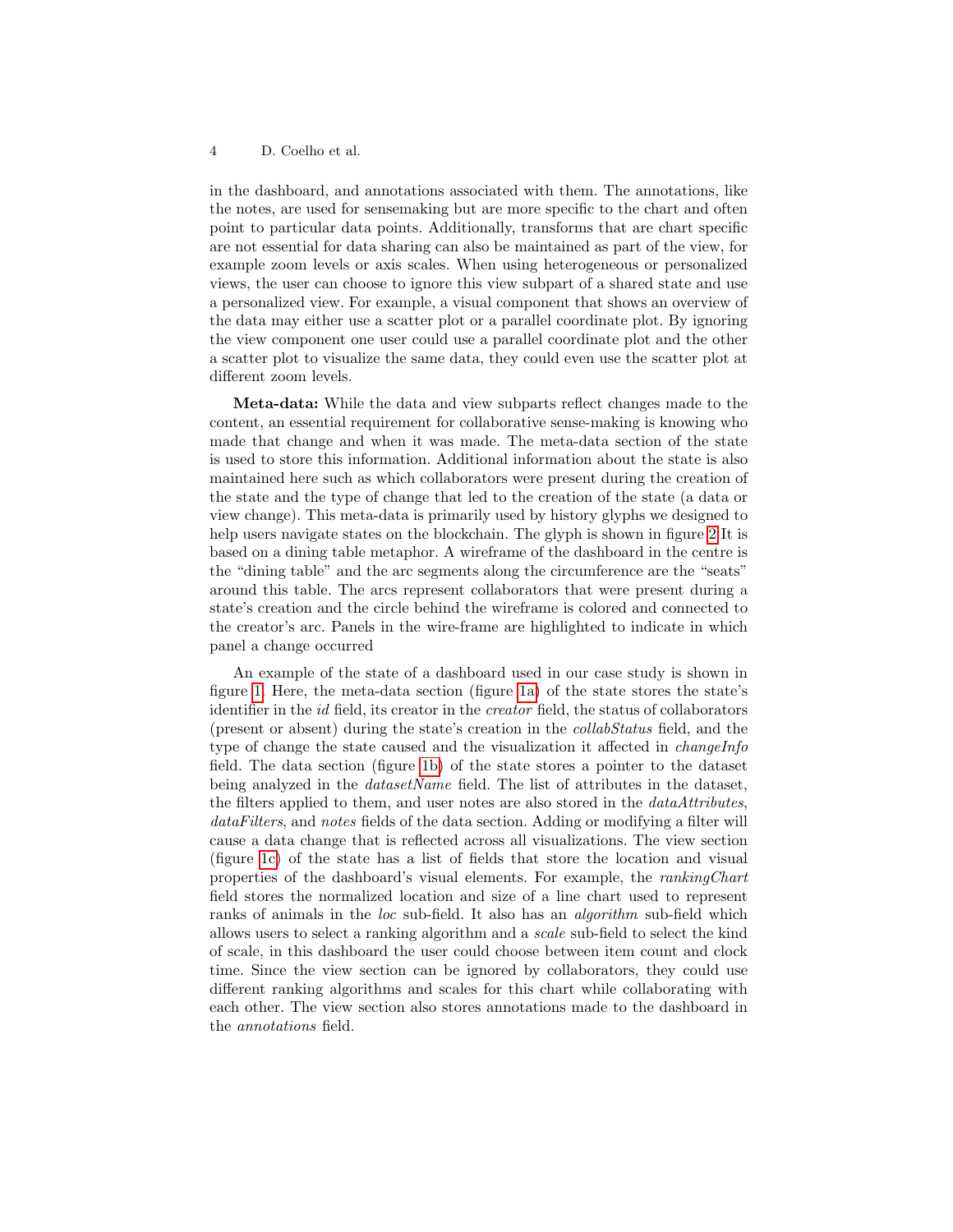

Fig. 2: The history glyph which help users navigate states on the blockchain. In (a) all seven collaborators were present when a change was made to the top left panel (dark gray highlight) while in (b) one collaborators was absent (green segment) when a change was made in the panel on the right (dark gray highlight).

Blockchain Implementation Due to the complexity of our framework's data structure as well as other constraints and criteria, it was necessary to seek out the appropriate blockchain implementation from the many emerging options. We reviewed the available blockchain implementations (MultiChain, OpenChain and ScaleChain) to find one that best aligned with our needs. It should be noted that at the time of evaluation, promising candidates such as Hyperledger were rejected based on their maturity level but these may now be equally suitable for use in the framework. We had two primary design goals: (1) store data in a JSON object and (2) process client requests asynchronously.

We selected MultiChain, an open source system that stood out since it fulfilled our requirements as well as allowed us to store the largest size of data in the blocks. It provides a stream feature that allows raw text data to be written to the blockchain. This gave us the ability to encode our application data in JSON format, while still leveraging the auditable features of the blockchain. Additionally, MultiChain provides a permission management system that allows admins to grant read or write permissions to the blockchain. In our use case, the creator of a collaborative session is the admin who can then add collaborators to that session. Based on the permission a collaborator has, he or she can either contribute (write) to an analysis or only review (read) an analysis. The assignment of permissions is tracked by the blockchain ledger, much like a coin would be. This means that the assignment of read and write permissions would benefit from being traceable and auditable as well. A downside is that MultiChain uses JSON-RPC which requires synchronous communication with a client thereby making the client unresponsive until MultiChain replies to it. To overcome this issue, we implemented a Java program that acts as an interface between Multi-Chain and the client. Here we use the REST architecture to communicate with the client asynchronously while communicating MultiChain synchronously.

**Writing to the Blockchain** Having selected an appropriate blockchain implementation, we explored the possible methods of using it to store and share states among collaborators. In *Share.va*, a dashboard state is stored as a blockchain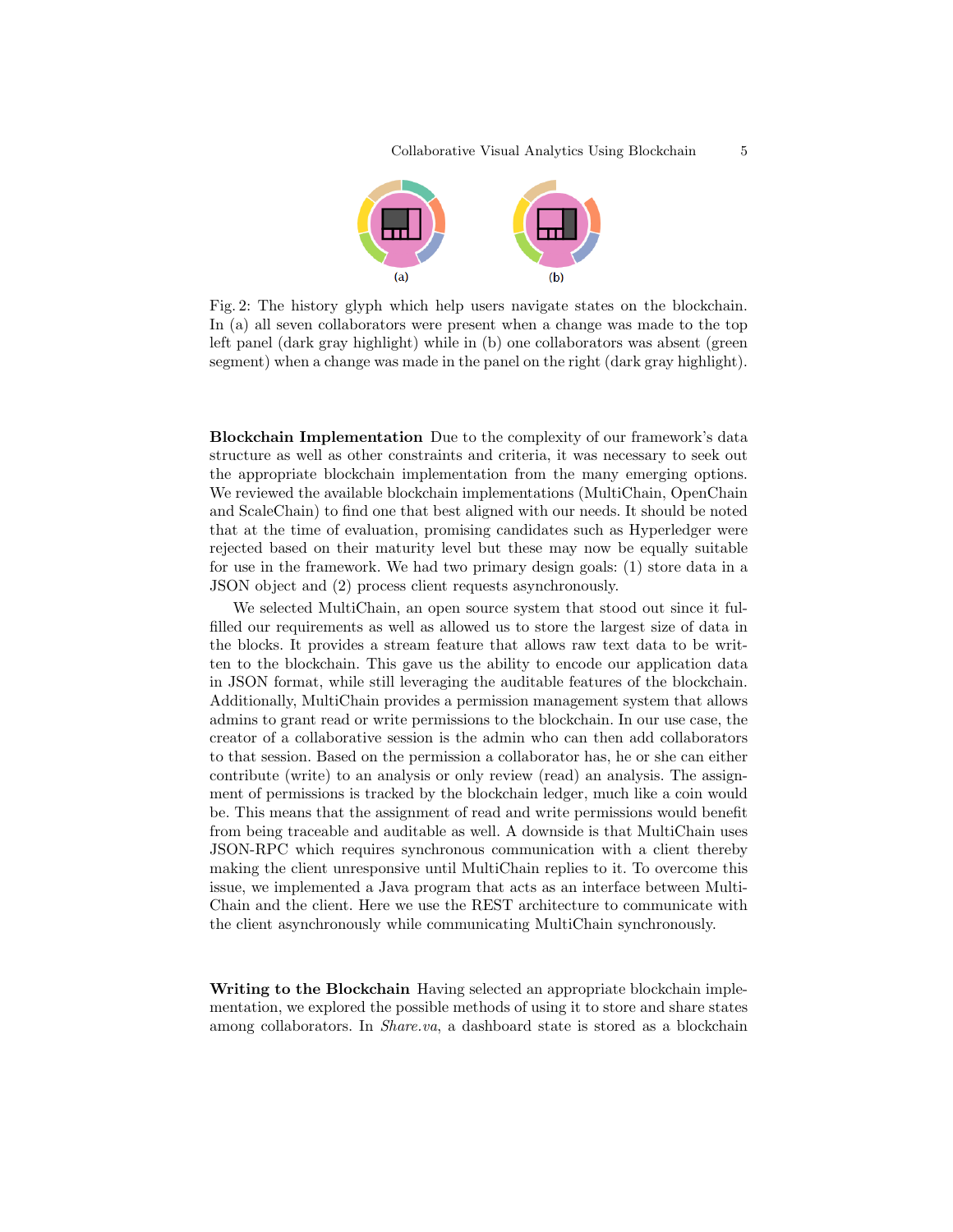6 D. Coelho et al.

transaction and we employed two methods of storing this state - appending states and updating states - which are explained as follows:

*Appending States:* Appending a state is straightforward. For every user action, the current state of the user's dashboard is generated; this is essentially the entire JSON state described previously. This state is then sent to the blockchain and stored as a single transaction. As users generate annotations and notes, the number of items stored in the annotation and notes fields of the state increases. This increases the packet size of items being stored to the blockchain which can degrade the overall performance.

Updating States: Updating a state is a more involved process; for every user action, only the fields that have changed in the JSON are dispatched. The blockchain, however, is append-only and so does not allow stored states to be modified. Therefore, the latest state is duplicated and the changes are merged. This modified state is then appended to the blockchain.

Both methods are supported in the current implementation of *Share.va*. However, we recommend using the update method when one collaborator's interface is lagging. This causes less disruption for collaborators whose interfaces are not lagging. For example, if a user's interface is lagging, he would essentially be working on an older state of the dashboard. Now if he is is five updates behind his collaborators, then using the append state method would cause collaborators to receive a state that has the five changes undone and a new change added which is effectively six changes. On the other hand, when using the update state method, the collaborators would receive just a single change that may not make sense to the collaborators since it was based on an older version of the state. While both methods cause disruptions, using updates is not as jarring as appending states with a lagging user. This is because with the update method the collaborators would always receive a single incorrect change while the append method can cause the collaborators to receive multiple incorrect changes.

# **Blockchain Performance**  $\overline{4}$

Before conducting our case study, we tested the response time of the blockchain while varying the number of users. The results are shown in table 1. These response times are much slower than traditional databases and can cause problems when the frequency of user interactions is very high. Specifically, states can appear to be rejected when the blockchain receives too many requests before it finishes creating a new block. Consider the case of one or more users performing two or more interactions in under one second. As shown in the update method, it takes the blockchain 1.35 seconds at the very least to create a block. Thus only the first interaction in the one second period is logged to the blockchain with the others timing out. Such high response times are unacceptable in highly interactive environments such as multiplayer games, but as we show in our case study visual analytics tasks have a significantly higher threshold. Additionally, asynchronous collaboration does not suffer from these issues as requests to the blockchain would be infrequent.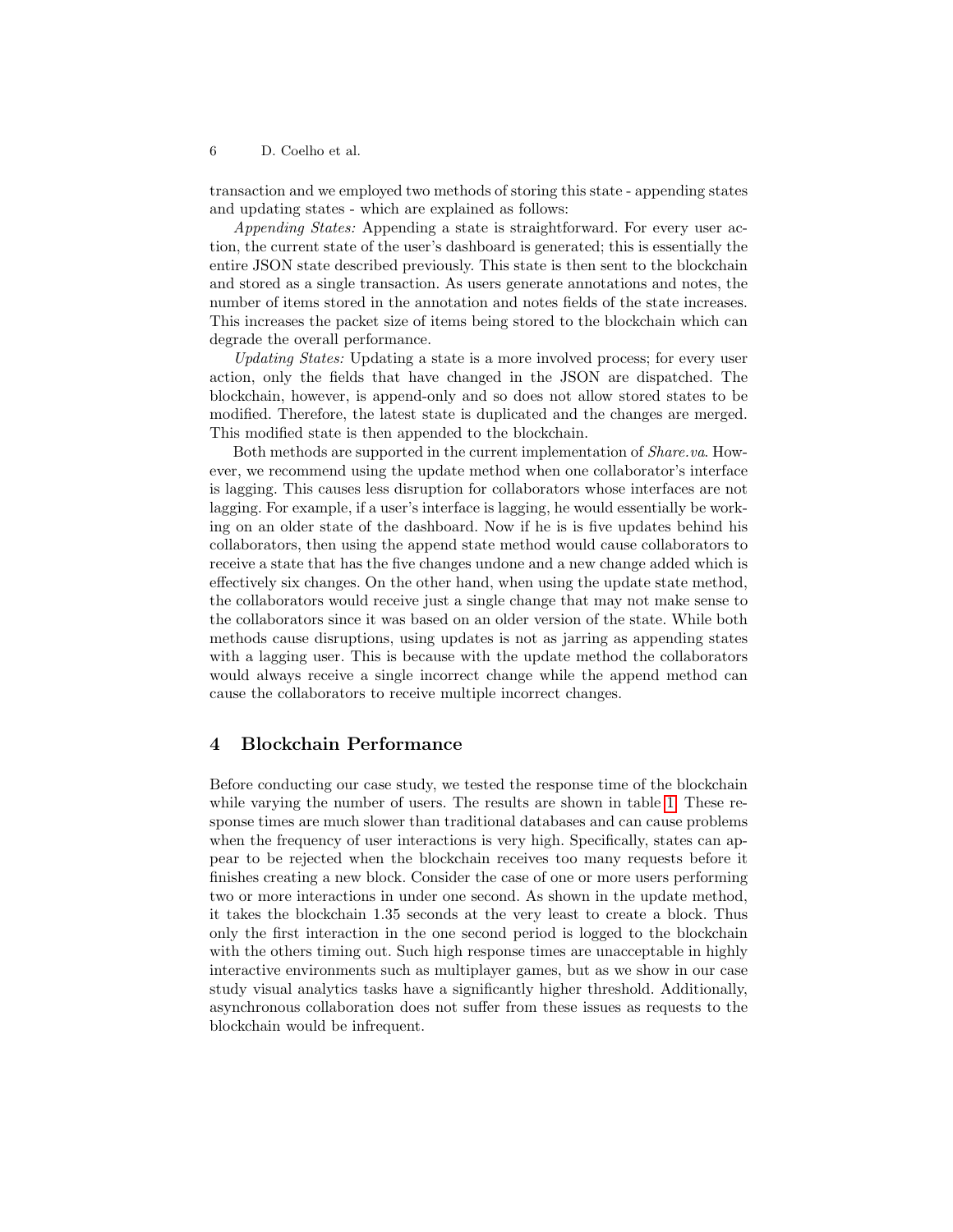Table 1: The time taken to read and write (with the append and update methods) a block to the blockchain as the number of collaborators increase

| a pioch to the piochemani as the number of comaporators mercase. |      |                       |  |                       |      |      |      |                   |       |
|------------------------------------------------------------------|------|-----------------------|--|-----------------------|------|------|------|-------------------|-------|
| No. of Users                                                     |      |                       |  |                       |      |      |      |                   |       |
| Read Time (sec)                                                  | 0.85 |                       |  | $0.86$ 1.21 1.41 1.58 |      | 1.75 | 2.43 | 13.43             | 28.23 |
| Append Time (sec)                                                |      | $0.58$ 0.58 0.59 0.59 |  |                       | 0.63 | 0.63 | 1.78 | 7.72 <sub>1</sub> | 20.49 |
| Update Time (sec)  $1.35$                                        |      |                       |  | $1.35$ $1.35$ $1.35$  | 1.45 | 1.47 | 3.06 | 17.89             | 54.12 |

# Case Study  $\bf{5}$

To demonstrate and evaluate Share.va, we tested it on a real-world application. We took an existing dashboard used by social scientists [2] and augmented it with Share.va. The Share.va enabled dashboard, shown in figure 3, allowed scientists to load one of many datasets that contain an interaction record of an animal group and analyze it collaboratively.

#### $5.1$ Procedure

In this study, two social science professors  $(P1 \text{ and } P2)$  and their research assistant (A1) who are familiar with the original dashboard used the Share.va enabled version of the dashboard. They collaboratively explored a new unstudied dataset acquired by them. The study consisted of three sessions. In the first session participants P1 and P2 performed a joint exploration of the datasets. The second session was an individual analysis of the data by A1 that was unrestricted. This was a deeper analysis than in the first session. In the final session, P1 and P2 jointly reviewed the dashboard states and insights generated by A1 during session 2. The sessions were conducted over a period of one week with the participants being allowed to use the interface independently during the course of the week. The first session lasted for 28 minutes and the third for 42 minutes and an author moderated the sessions and provided minimal help to the users. The second session was an independent analysis in which the participant could take as much time as she wanted. This second session was not moderated but A1 was able to contact the author for technical support when needed and her interactions could be reviewed through the blockchain. Prior to the first session, participants were given a demo of the Share va enabled dashboard. The demo showed the participants how to use the various features that support collaboration. After the demo the participants were asked to perform three practice tasks: change a visual representation, add an annotation and add a note. During the two sessions with P1 and P2 we recorded their screens and verbal communications. Additionally, we had a post session interview with the participants and asked them about their experience. All participants used desktop computers running with 27 inch screens at a resolution of 1920 by 1080 and ran our tool on a browser of their choice. Verbal communication was supported by a commercial VoIP service which is not part of our current system.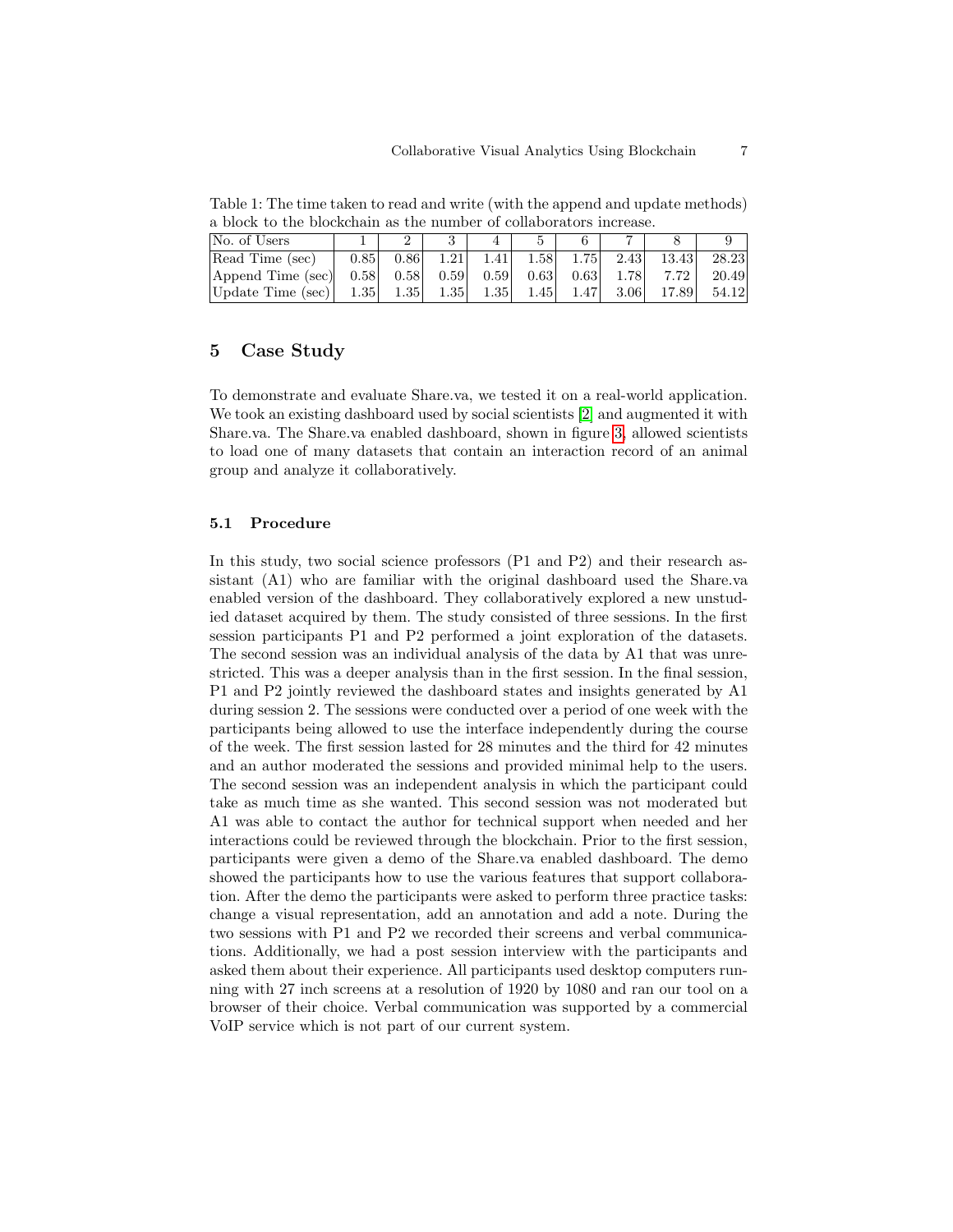

Fig. 3: A snapshot of our participants' dashboards during the case study. Here the collaborators are synchronizing the data but not the view, this can be observed in the right panel where (a) shows P1 using the compressed state space and (b) using the full state space. The single item selected in (a) (grav circular highlight) maps to 9 items selected in  $(b)$ .

#### $5.2$ **Observations**

During the first and third sessions which were synchronous collaborations between P1 and P2, we observed that right before or during an interaction with the dashboard they always verbally indicated which dashboard item they were looking at or interacting with. They did this because their mouse pointer's position was not shared due to the high-latency of the blockchain. We also observed that during the analysis, P1 and P2 would take turns performing a set of interactions and they would often have small discussions between interactions. The turn taking behavior was primarily due to each participant hypothesizing an insight and trying to verify it through a set of interactions while the other participant observed and discussed the changes in the visualization. The small discussions between interactions actually complimented the blockchain's high latency as they gave the blockchain enough time to record an interaction before processing the next request. Finally, we observed that P1 and P2 did not make use of notes they made handwritten notes instead. Additionally, they only used annotations when they could not verbally indicate an item's position.

In the second session, A1 performed an asynchronous analysis which was later reviewed by P1 and P2 in the third session. As A1 interacted with the dashboard alone, she did not face any latency issues. All her interactions were recorded and she did not have to undo or redo any part of her analysis. During her analysis, she applied multiple filters to the data and annotated visualizations with her observations at every stage of her analysis. She also made notes for P1 and P2. During session three, P1 and P2 spent the first half of the session reviewing A1's analysis. They first located the start of her analysis recording on the blockchain using the history glyphs. They then reviewed each of her actions by sequentially loading each state she created. Again, here one participant loaded the states while the other just viewed the dashboard and discussed A1 findings. Thus the blockchain never received two or more concurrent read requests. Also, since they spent time discussing each state, the blockchain had enough time to process each read request and was never overloaded.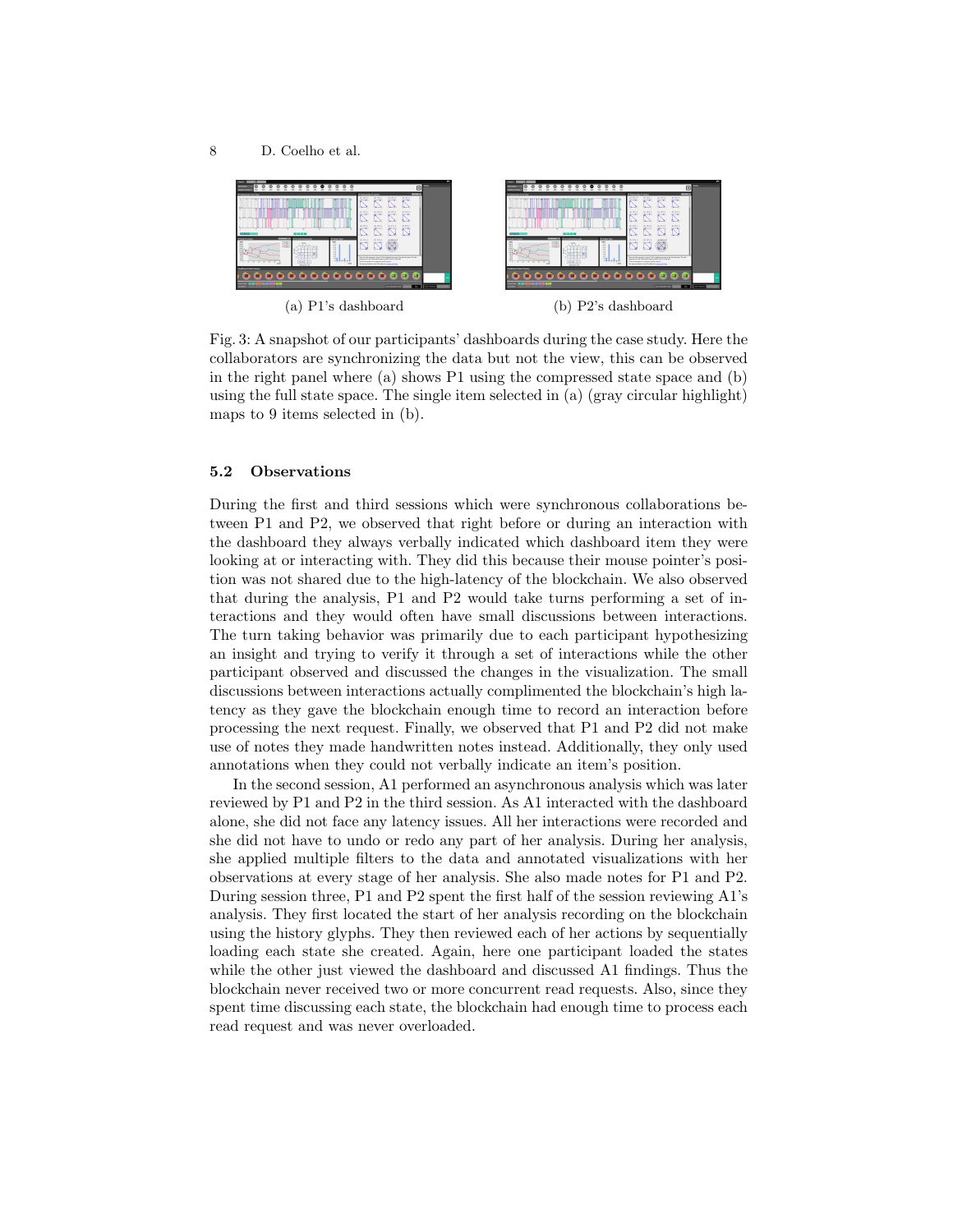#### 6 **Discussion**

#### $6.1$ Latency

The main issue with blockchain is that it is slow due to its computational requirements. Our performance test showed that the blockchain could only allow a maximum of six users without rendering the system unfit for synchronous collaboration. The fastest time to read or write from the blockchain was just above half a second but on average it was longer. Most groupware applications would suffer from such a high response time. However, it might be acceptable for C-VA. Studies in information visualization have shown that most human cognitive tasks take one second or less [1]. On the other hand, Liu et al.  $[6]$  show that a 500ms delay in an interactive visualization has a significant effect on mouse movements and brushing but not in other tasks such as zooming and panning. Delays also cause users to change their interaction strategies. Our study participants adapted to delays by resorting to a turn taking behavior as well as filling time between interactions with discussions. The delays in a blockchain with a greater number of users are much larger but such delays have not been tested in C-VA. We hypothesize that users would also change strategies here and we plan to test this in future work. However, when using Share.va asynchronously, the study participants did not run into any performance related issues. This leads us to believe that blockchain might be more suitable for collaborative data analyses that are asynchronous or turn-based such as the case where a doctor and lab technician take turns analyzing a patient's data.

#### $6.2$ **Space Limitations**

The blockchain's storage constraint is another issue we had to deal with when designing *Share.va*. Most implementations support the storage of a few bytes of data which is insufficient for most C-VA systems. Today data being analyzed can exceed hundreds of gigabytes thus making it is impossible to store on a blockchain. In our case study, every user had a local copy of the dataset and only data transformation functions were shared and stored on the blockchain. Thus the security and authenticity of the dataset itself is not guaranteed by the blockchain; instead users need to rely on a third-party to secure the dataset.

#### $6.3$ Linearity

Another challenge with applying blockchain to C-VA is that it stores blocks in a linear manner and it does not support branching. On the other hand, in C-VA at a certain point analysts may choose to branch off into different paths of analysis. Due to the linear nature of blockchain only one branch can actively be shared and appended to the blockchain in real time. To support branching on a single chain, additional branches would need to be temporarily cached and appended to the blockchain sequentially at a later stage. This effectively makes the other branches asynchronous analyses. Thus blockchain is more suitable for collaborative analyses without branching or asynchronous turn-based collaboration.